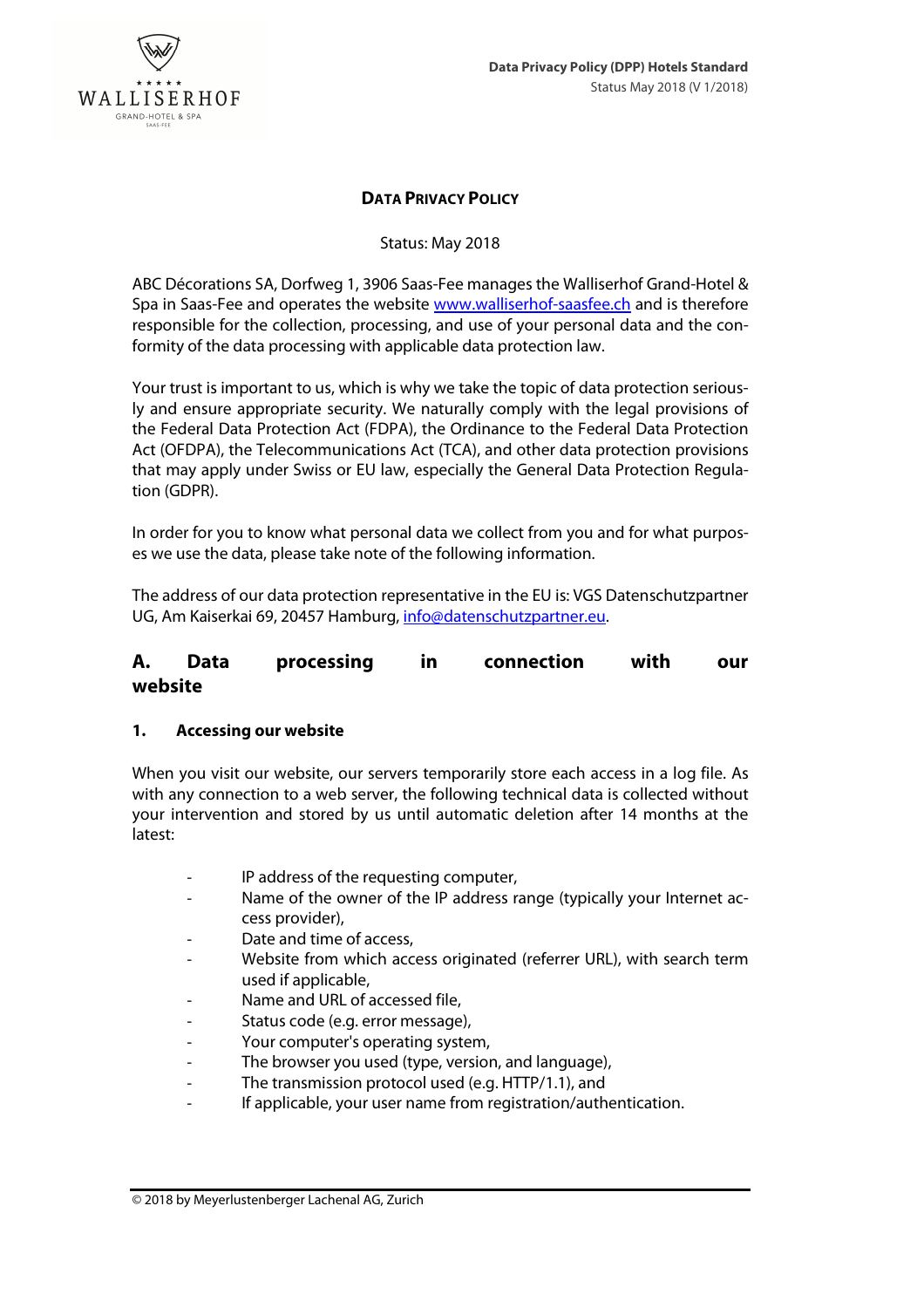

This data is collected and processed to allow the use of our website (establishing a connection), to permanently ensure system security and stability, and to optimise our Internet offer as well as for internal statistical purposes. We rely on our legitimate interests within the meaning of Art. 6 (1) f) GDPR for these processing purposes.

Furthermore, if there are attacks on the network infrastructure or other prohibited or abusive website uses, the IP address is used together with other data for clarification and defence and may be used to identify and take civil and criminal action against the users concerned as part of a criminal proceeding. We rely on our legitimate interests within the meaning of Art. 6 (1) f) GDPR for this processing purpose.

### **2. Use of our contact form**

You have the possibility to use a contact form to contact us. We require the following information for this:

- Email address

We only use this data as well as a telephone number you may voluntarily provide to answer your contact query in the best possible and personalised way. Processing of this data is therefore required in order to take steps prior to entering into a contract within the meaning of Art. 6 (1) b) GDPR or falls within our legitimate interests pursuant to Art. 6 (1) f) GDPR, respectively.

# **3. Registering for our newsletter**

You have the option to subscribe to our newsletter on our website. This requires a registration. The following data must be provided in the context of a registration:

- Address
- First and last name
- Email address

The above data is required for the data processing. In addition, you can voluntarily provide additional data (date of birth and country). We only process this data to personalise the information and offers sent to you and to better tailor them to your interests.

By registering, you consent to the processing of the provided data for the regular delivery of the newsletter to the address you provided and for statistical analysis of user behaviour and for the optimisation of the newsletter. This consent constitutes the legal basis under Art. 6 (1) a) GDPR for the processing of your email address. We have the right to commission third parties for the technical handling of marketing measures and have the right to disclose your data for this purpose (see Section 13 below).

At the end of each newsletter you will find a link through which you can unsubscribe from the newsletter at any time. You can voluntarily inform us of the reason for unsub-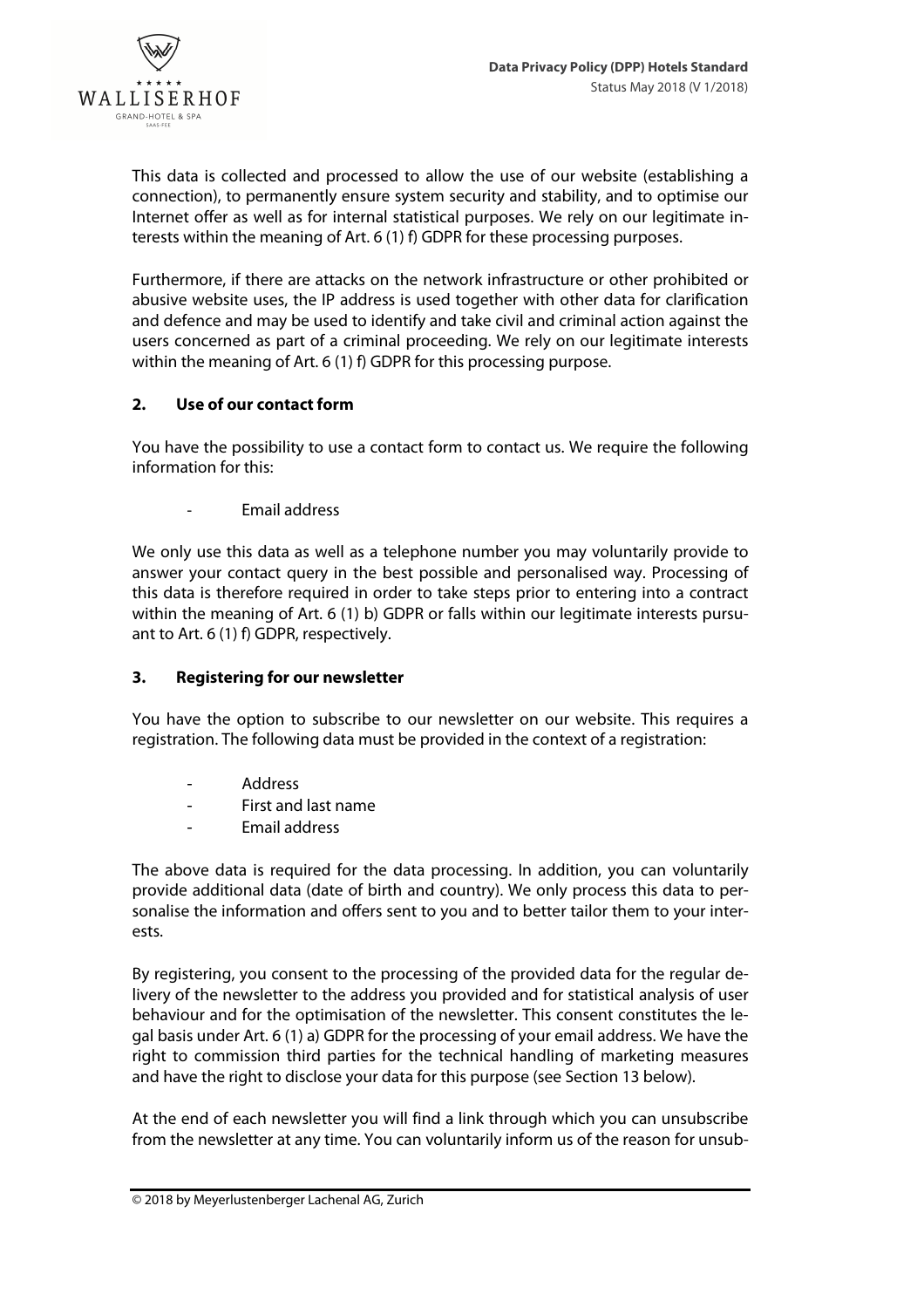

scribing when you unsubscribe. Your personal data is deleted after you unsubscribe. Any further processing will take place solely in anonymised form to optimise our newsletter.

#### **4. Booking on the website, by correspondence, or by telephone**

If you carry out bookings either via our website, by correspondence (email or post), or by telephone, we require the following data for the execution of the contract:

- Address
- First and last name
- Postal address
- Date of birth
- Telephone number
- Language
- Credit card information
- Email address

We only use this data and other information you provide voluntarily (e.g. expected arrival time, vehicle licence plate, preferences, comments) for the execution of the contract , unless otherwise stated in this data privacy policy or unless you have provide a separate consent. We will in particular process the data to record your booking as requested, to provide the booked services, to contact you in case of ambiguities or problems, and to ensure correct payment.

The legal basis for processing the data for this purpose is the performance of a contract pursuant to Art. 6 (1) b) GDPR.

#### **5. Cookies**

Cookies help in many ways to make your visit to our website easier, more pleasant, and more useful. Cookies are information files your web browser automatically stores on your computer's hard drive when you visit our Internet page.

For example, we use cookies to temporarily store your selected services and input when filling in a form on the website so that you do not need to repeat the input when accessing another sub-page. Cookies may also be used to be able to identify you as a registered user after registering on the website without having to log in again when you access another sub-page.

Most Internet browsers automatically accept cookies. However, you can configure your browser so that no cookies are stored on your computer or so that a notice always appears before you receive a new cookie.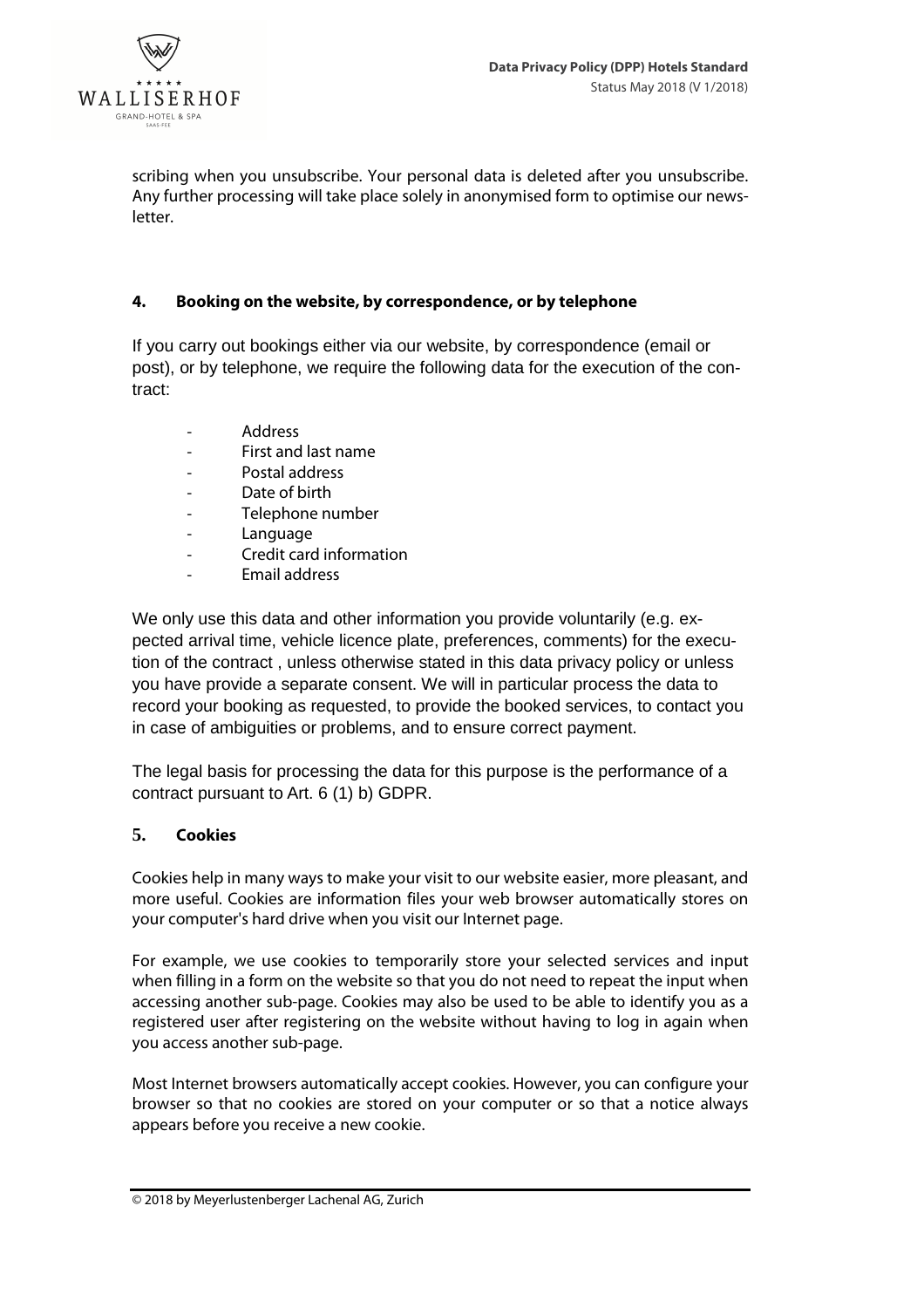

Disabling cookies may prevent you from using all the features of our website.

### **6. Tracking tools**

### **a. General**

We use the web analysis service Google Analytics for needs-based design and continuous optimisation of our website. Pseudonymised use profiles are generated and small text files that are stored on your computer ("cookies") are used in this context. The information about your use of this website generated by the cookie is sent to the servers of the provider of these services and stored and processed for us there. In addition to the data listed under Section 1, we receive the following information in some circumstances:

- Navigation path a user takes through the site,
- Time spent on the webpage or a sub-page,
- The sub-page from which the webpage was left,
- The country, region, or city from which access originates,
- End device (type, version, colour depth, resolution, width, and height of browser window), and
- Returning or new user.

The information is used to analyse the use of the website, to compile reports about website activities, and to perform other services related to website use and Internet use for purposes of market research and needs-based design of this webpage. This information may also be sent to third parties if required by law or if third parties are processing this data on a contract basis.

# **b. Google Analytics**

The provider of Google Analytics is Google Inc., an undertaking of the holding company Alphabet Inc., with registered office in the USA. Before the data is transmitted to the provider, the IP address is abbreviated inside the Member States of the European Union or in other contracting parties to the Agreement on the European Economic Area by activating IP anonymisation ("anonymizeIP") on this website. The anonymised IP address transmitted by your browser within the framework of Google Analytics will not be linked to other Google data. Only in exceptional cases will the full IP address be transmitted to a Google server in the USA and abbreviated there. In this case, we use contractual guarantees to ensure that Google Inc. maintains an adequate level of data protection. According to Google Inc., under no circumstances is the IP address linked to other data about the user.

You can find further information about the web analysis service used on the website of Google Analytics. You can find instructions on how to prevent the processing of your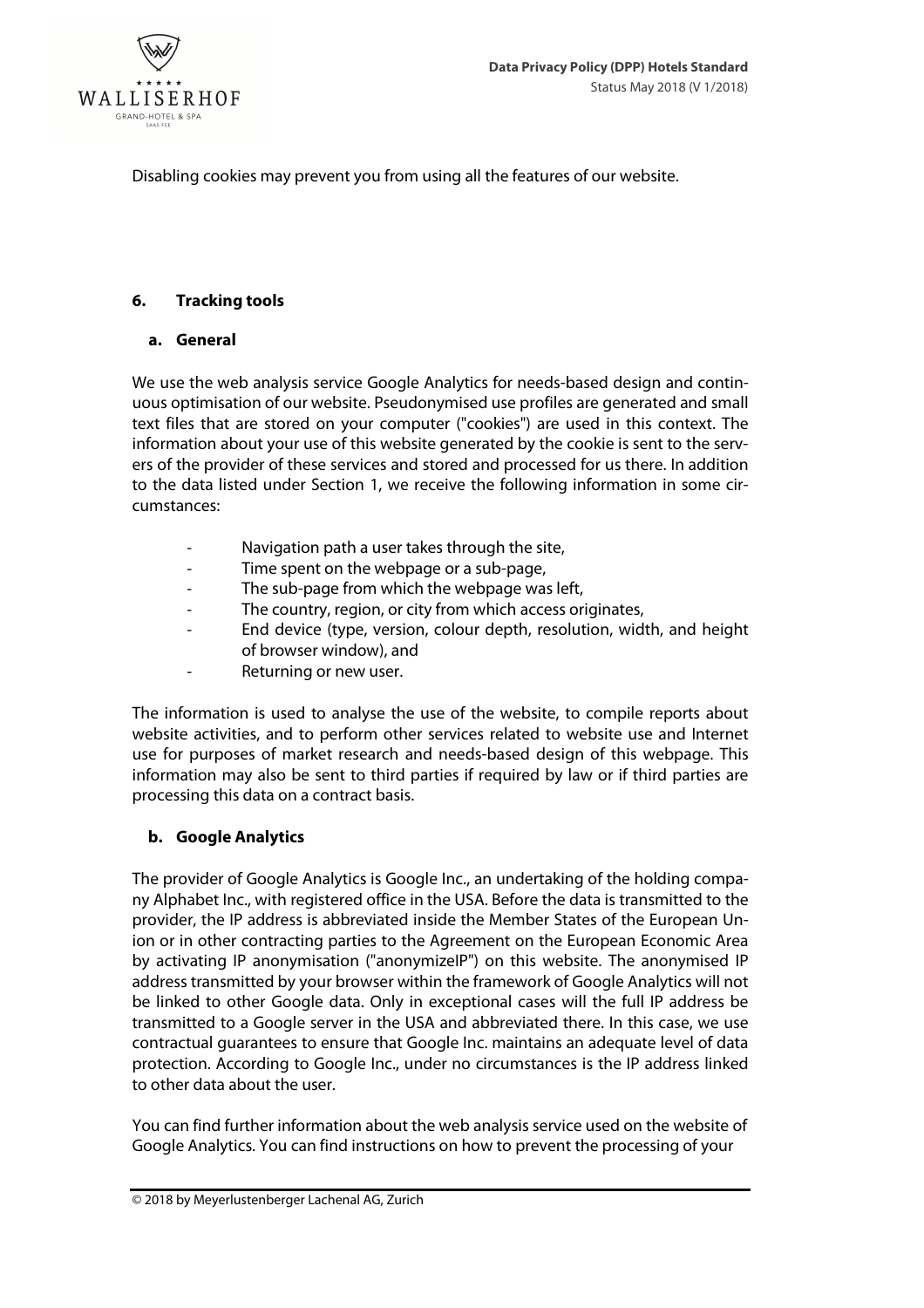

data by the web analysis service under http://tools.google.com/dlpage/gaoptout?hl=de.

# **B. Data processing in connection with your stay**

# **7. Data processing for the fulfilment of legal reporting obligations**

On arrival at our hotel, we require the following information from you and your travel companion, if applicable:

- First and last name
- Postal address and canton
- Date of birth
- **Nationality**
- Day of arrival and departure
- Room number

We collect this information for the fulfilment of legal reporting obligations, which result in particular from hospitality industry or police regulations. If we are obliged to do so under the applicable regulations, we will forward this information to the relevant police authority.

We have a legitimate interest in the fulfilment of the legal requirements within the meaning of Art. 6 (1) f) DSGVO.

# **8. Recording of services purchased**

If you purchase additional services during your stay (e.g. use the mini-bar or the Pay-TV offer), we will record the service and the time of purchase of the service for billing purposes. The processing of this data is necessary for the performance of a contract within the meaning of Art. 6 (1) b) GDPR.

# **C. Storage and exchange of data with third parties**

# **9. Booking platforms**

If you carry out bookings through a third-party platform, we receive various personal information from each platform operator. As a rule, these are the data listed in Section 5 of this data privacy policy. In addition, we may receive questions regarding your booking. We will in particular process this data to record your booking as requested and to provide the booked services. The legal basis for processing the data for this purpose is the performance of a contract pursuant to Art. 6 (1) b) GDPR.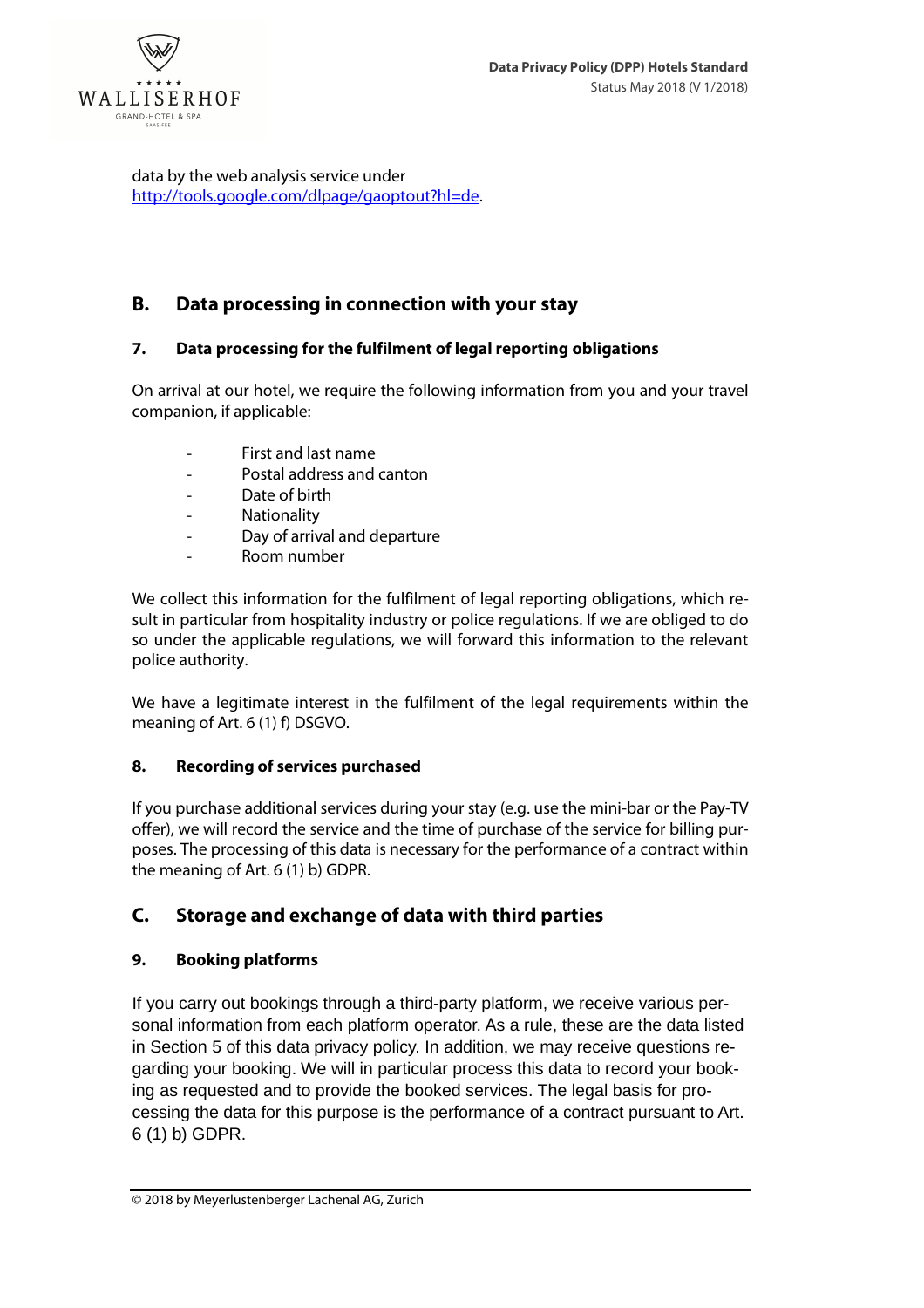

Finally, the platform operator may notify us of disputes in connection with a booking. In some circumstances, we may receive data about the booking process, which may include a copy of the booking confirmation as a receipt of the actual booking transaction. We process this data to protect and enforce our claims. This constitutes our legitimate interest within the meaning of Art. 6 (1) f) GDPR.

Please also note the data protection information of the relevant provider.

### **10. Central storage and linking of data**

We store the data specified in Sections 2-5 and 8-10 in a central electronic data processing system. The data relating to you is recorded and linked in the system to process your bookings and to provide contractual services. To do this, we use a software of Oracle, Täfernstrasse 4, CH-5405 Baden-Dättwil. For the processing of this data in the framework of the software we rely on our legitimate interest within the meaning of Art. 6 (1) f) GDPR in customer-friendly and efficient customer data management.

### **11. Retention period**

We only store personal data as long as it is necessary to use the abovementioned tracking services and to carry out the further processing activities in the framework of our legitimate interests. We retain contractual data for a longer period of time, as this is prescribed by legal retention obligations. Retention obligations that require us to retain data arise from regulations relating to reporting law, accounting, and tax law. According to these regulations, business communication, concluded contracts, and accounting records must be kept for up to 10 years. If we no longer need this data to perform the services for you, the data will be blocked. This means that the data may then only be used for billing and tax purposes.

### **12. Disclosure of data to third parties**

We only disclose your personal data if you have given your express consent, if there is a legal obligation to do so, or if this is necessary to enforce our rights, especially to enforce claims arising from the contractual relationship. In addition, we disclose your data to third parties as far as this is necessary in the context of use of our website and contract processing (including outside the website), namely to process your bookings.

A service provider to whom personal data collected through the website is disclosed to or who has or can have access to is our web host Cyon in Basel. The website is hosted on servers in Switzerland. The data is disclosed for the purpose of providing and maintaining the functionalities of our website. This constitutes our legitimate interest within the meaning of Art. 6 (1) f) GDPR.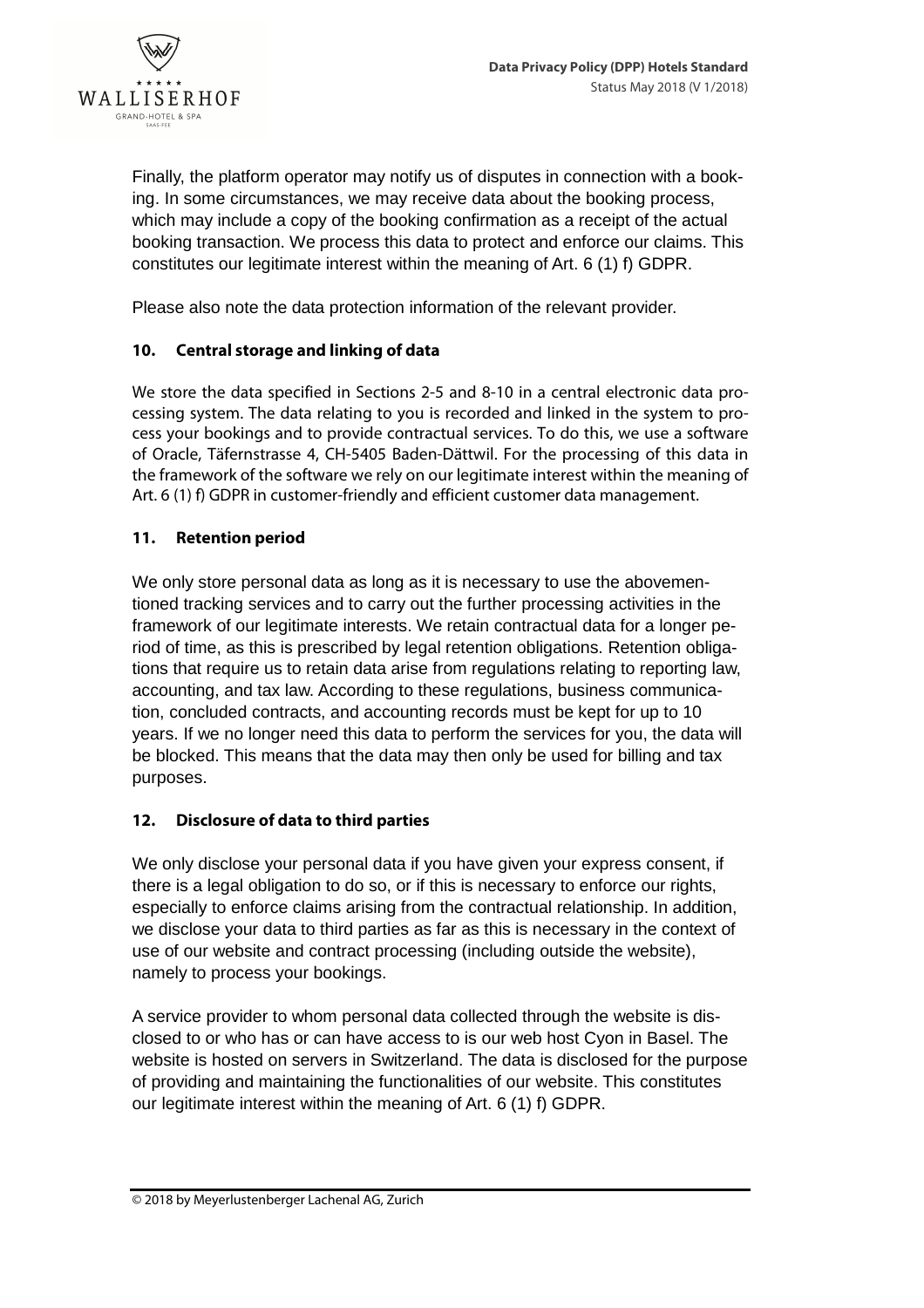

Finally, if you make a credit card payment on the website, we disclose your credit card information to your credit card issuer and to the credit card acquirer. If you decide to pay by credit card, you will in each case be asked to enter all required information. The legal basis for disclosing the data is the performance of a contract pursuant to Art. 6 (1) b) GDPR. In regard to the processing of your credit card information by these third parties, we ask that you also read the general terms and conditions and the data privacy policy of your credit card issuer.

Please also note the information in Sections 7-8 and 10-11 regarding the transfer of data to third parties.

### **13. Transmission of personal data abroad**

We have the right to transmit your personal data to third parties (contracted service providers) located abroad for the purpose of the data processing described in this data privacy policy. These are obliged to ensure data protection to the same extent as we are. If the level of data protection in a country does not correspond to the Swiss or European level, we shall ensure by contract that the protection of your personal data corresponds at all times to that in Switzerland or the EU.

# **D. Further information**

### **14. Right to access, correction, deletion, and restriction of processing; right to data portability**

You have the right to know about the personal data that we store about you on request. In addition, you have the right to the correction of incorrect data and the right to the deletion of your personal data, insofar as this does not conflict with any legal obligation to retain data or a legal basis that allows us to process the data.

You further have the right to ask for the release of the data you have given us (right to data portability). On request, we will also pass on the data to a third party of your choice. You have the right to receive the data in a current file format.

You can contact us at the email address info@walliserhof-saasfee.ch for the aforesaid purposes. We may, at our discretion, require proof of identity to process your requests.

### **15. Data security**

We take appropriate technical and organisational security measures to protect your personal data stored with us against manipulation, full or partial loss or destruction, and unauthorised access by third parties. Our security measures are continuously improved in line with technological developments.